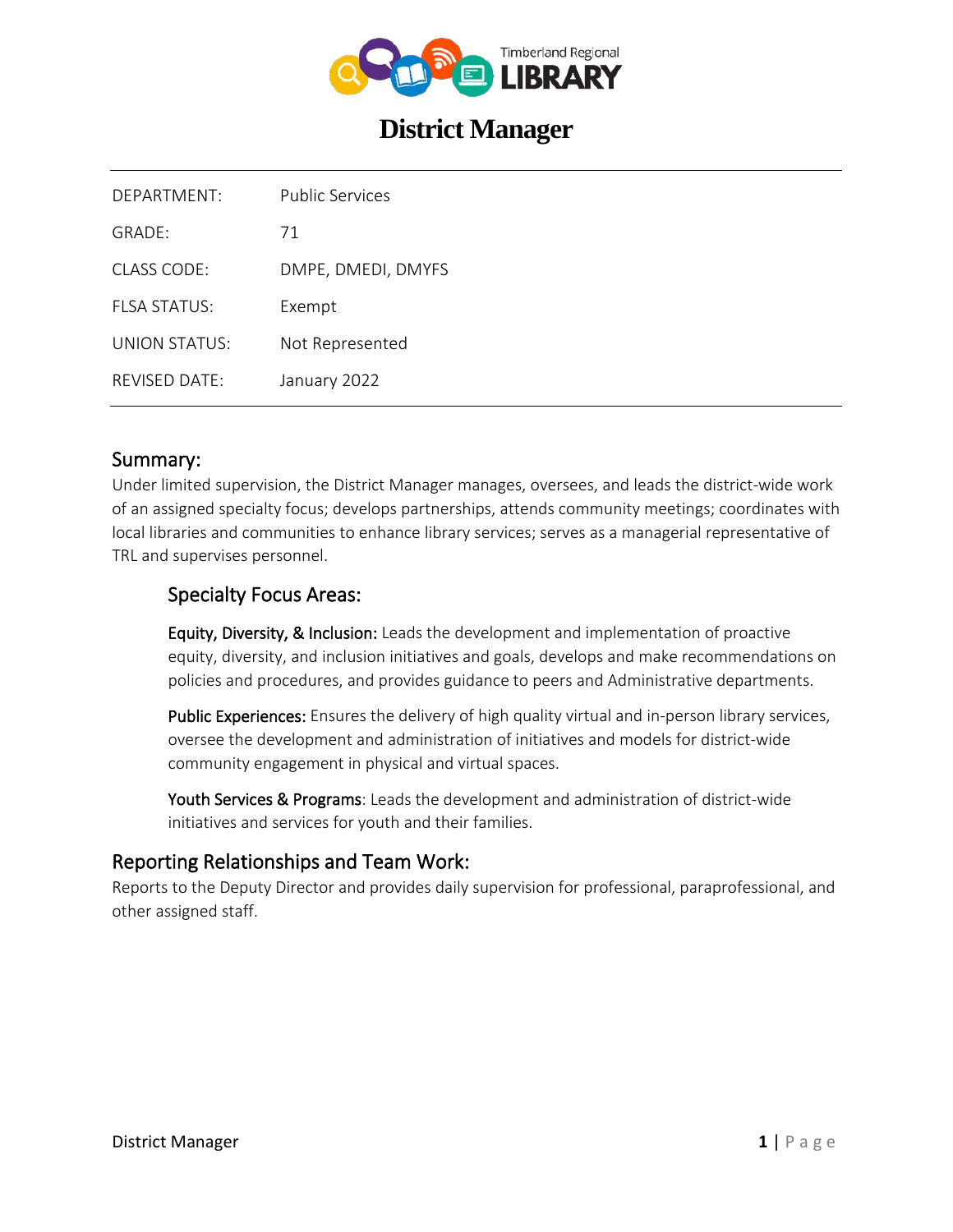# Essential Duties and Responsibilities:

*Class specifications are intended to provide a descriptive list illustrative of the range of duties performed by employees in the class. The omission of specific duties does not exclude them from the position if the work is similar, related or a logical assignment to the position.*

#### For all District Manager Positions

- 1. Ensures and facilitates the delivery of high-quality, customer-focused library services which meet the needs of the communities served by TRL. Develops partnerships and coordinates with local libraries and communities to enhance library services.
- 2. Directs, coordinates, and participates in the development and implementation of initiatives, goals, priorities, and service levels in assigned areas of focus for the TRL district.
- 3. Selects, trains, supervises, coaches, and evaluates the performance of assigned personnel; ensures staff compliance with TRL policies, procedures and service standards.
- 4. Participates in the strategic and long-range planning for the operation and future development of TRL. Coordinates services and activities in response to strategic initiatives and goals.
- 5. Performs professional and administrative duties in planning, implementing, directing, and evaluating customer-focused library services. Prepares and maintains a variety of reports, records and departmental documentation; provide regular updates on activities in assigned areas.
- 6. Coordinates the development, implementation, and evaluation of training; recruits staff trainers; provides orientation and may serve as staff trainer.
- 7. Maintains awareness of public library trends and make recommendations for innovation in area of focus.
- 8. Participates in community, state and/or national organizations; recommends and coordinates pilot projects for TRL.
- 9. Leads teams and meetings. Serves as a member of various committees and task forces, including the Public Services Team. Represents the library in interactions with community groups, outside organizations, and the general public; accurately communicates, builds and maintains productive community partnerships.
- 10. Responds to and resolves customer inquiries and complaints. Accurately communicates library policies to the public. Brings matters of public concern to the attention of Administration.
- 11. Develops and maintains staff intranet modules for assigned area of focus.
- 12. Develops and manages a department budget.
- 13. Assists with grant funding related to area of focus.
- 14. Performs other duties as assigned or required.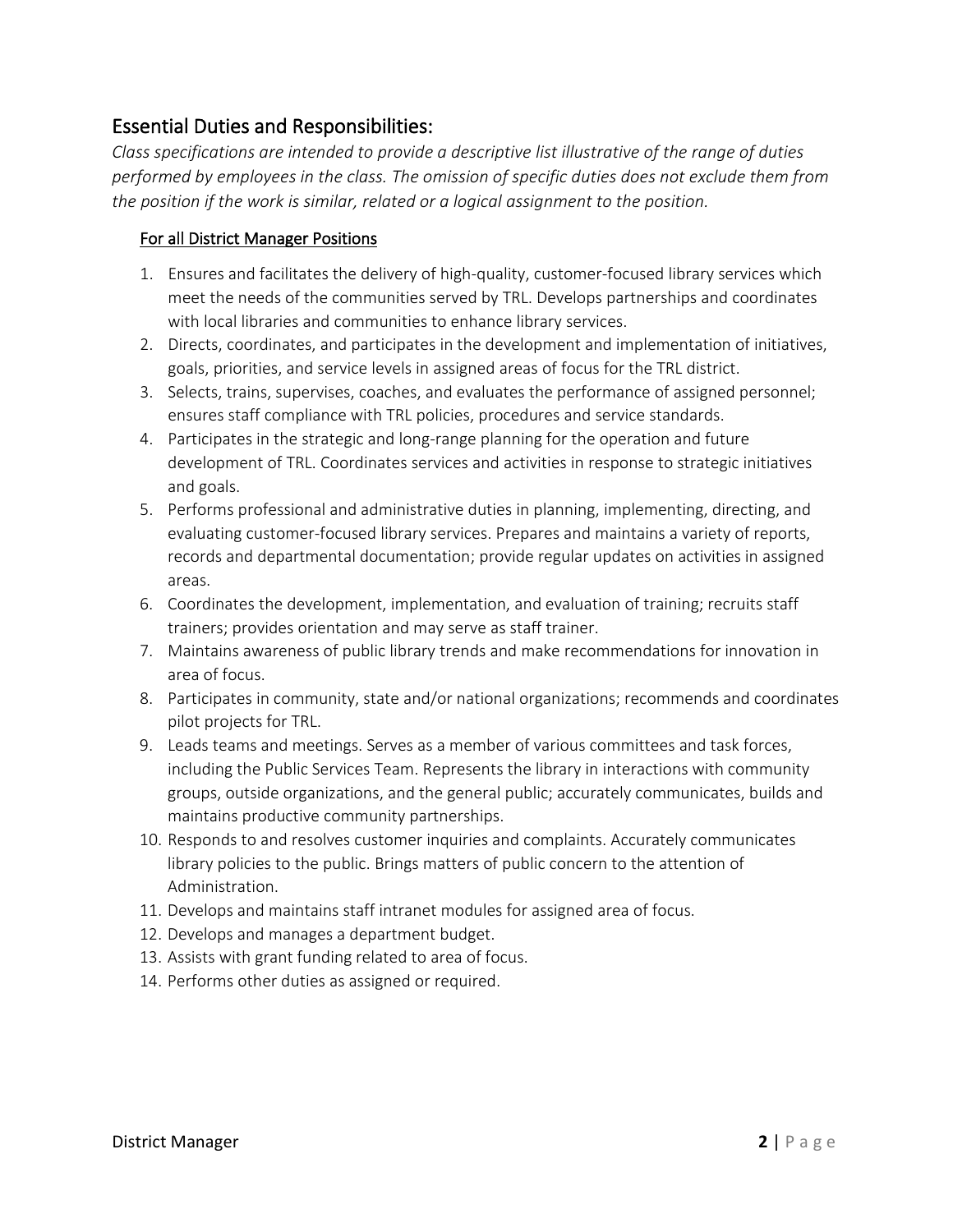#### Additional Duties for District Managers by Assigned Area of Responsibility:

#### Equity, Diversity, & Inclusion:

- 1. Leads the development and implementation of proactive equity, diversity, and inclusion initiatives and goals, including creating and implementing metrics to effectively benchmark organizational progress. Develops and leads a sustainable process to implement and continuously assess and adapt the library's goals related to diversity and inclusiveness.
- 2. Collaborates with and provides recommendations, guidance, and support to Administrative departments and peer District Managers on equity, diversity, and inclusion issues related to staff and customers.
- 3. Modifies and develops policies and procedures using knowledge and understanding of the issues surrounding equity, diversity, and inclusion, such as access, implicit bias, institutional racism, culture, and social experiences of communities suffering from marginalization, and knowledge of equity and empowerment frameworks for policy, program, and organizational decision-making.
- 4. Served as the lead for Americans with Disabilities Act (ADA) compliance, providing recommendations, support, and guidance to Administrative departments, District Managers, and Library Managers.

#### Public Experiences:

1. Coordinates and directs staff delivery of high quality virtual and in person library services.

2. Works with Administration, District Managers, and Library Managers to ensure effective, welcoming, and positive brick and mortar library experiences for patrons of all ages.

- 3. Designs, assesses, and directs district community engagement efforts virtually and in-person.
- 4. Ensures staff have the tools and training needed to provide and assess services based on community need, and to provide excellent customer service.

#### Youth Services & Programs:

- 1. Communicates overall in-branch and virtual youth services philosophy and practice.
- 2. Works with the Deputy Director and other District managers to develop and direct youth and family service activities.
- 3. Leads the development and implementation of youth and family initiatives and goals, continually adapting to community needs and library goals related to youth and family services.
- 4. Collaborates with and provides recommendations, guidance, and support to Administrative departments and peer District Managers on youth and family services related to staff and customers.
- 5. Coordinates and directs staff delivery of high quality virtual and in person library programs.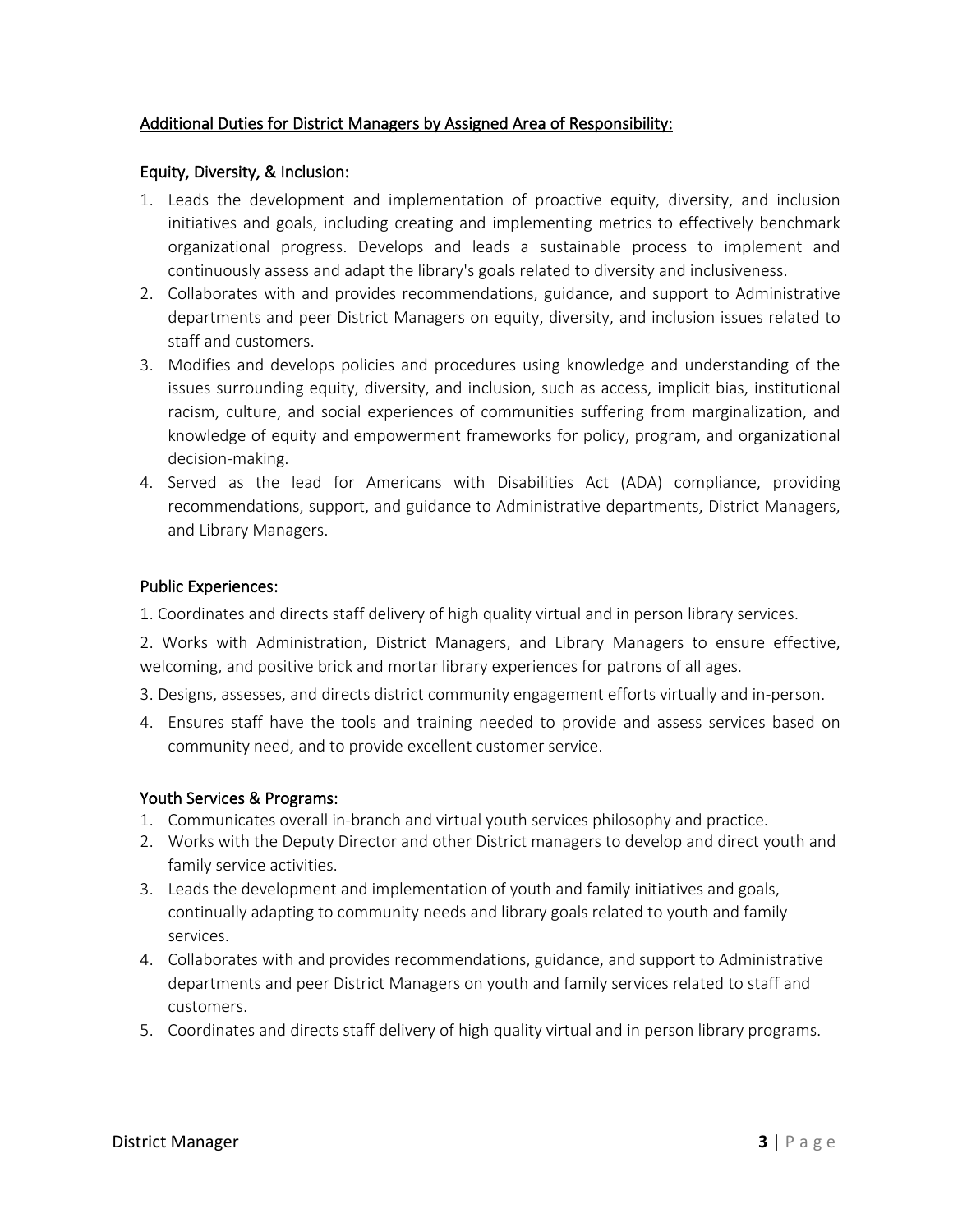# Core Skills and Qualities:

*Employees are expected to demonstrate the following qualities at all times:*

- 1. Establish and maintain effective working relationships with internal staff, outside organizations, and the general public.
- 2. Positively reflect TRL's mission, vision, and values to the staff and public.
- 3. Effective organizational and time management skills, including the ability to multitask, manage multiple projects at the same time and adapt to changing priorities to meet demands of the department.
- 4. Communicate effectively verbally and in writing.
- 5. Demonstrate quality customer service.
- 6. Exhibit reliability and dependability. Demonstrate punctuality and regular and consistent attendance.

# Required Knowledge, Skills, and Abilities:

*Employees are expected to perform or possess the following:*

- 1. Current knowledge of facilitating the delivery of high-quality, customer-focused public library services, operations and programming.
- 2. Knowledge of current trends and developments in the field of public library services.
- 3. The ability to identify complex problems and examine, evaluate and interpret facts and relevant information to recommend resolutions.
- 4. Critical thinking and good judgement to meet the needs of patrons, staff and the public.
- 5. Ability to gather, analyze and compile data for the development of statistics, reports, processes, procedures and recommendations to improve service and staff efficiency.
- 6. Understanding of the process to prepare and administer budgets, maintain financial and statistical records; make fiscally responsible decisions and circulate instructional information according to established procedures.
- 7. Knowledge of supervisory principles, practices and methods and the ability to lead and delegate tasks and authority effectively.
- 8. Efficient independent decision-making and organization skills, and the ability to prioritize tasks, manage multiple projects at the same time, and adapt to changing priorities to meet the demands of the district.
- 9. Professional and effective written and oral communication skills with ability to readily adapt to diverse people and situations; active listening; facilitating communication across departments and locations.
- 10. Ability to maintain and uphold confidentiality and privacy rights.